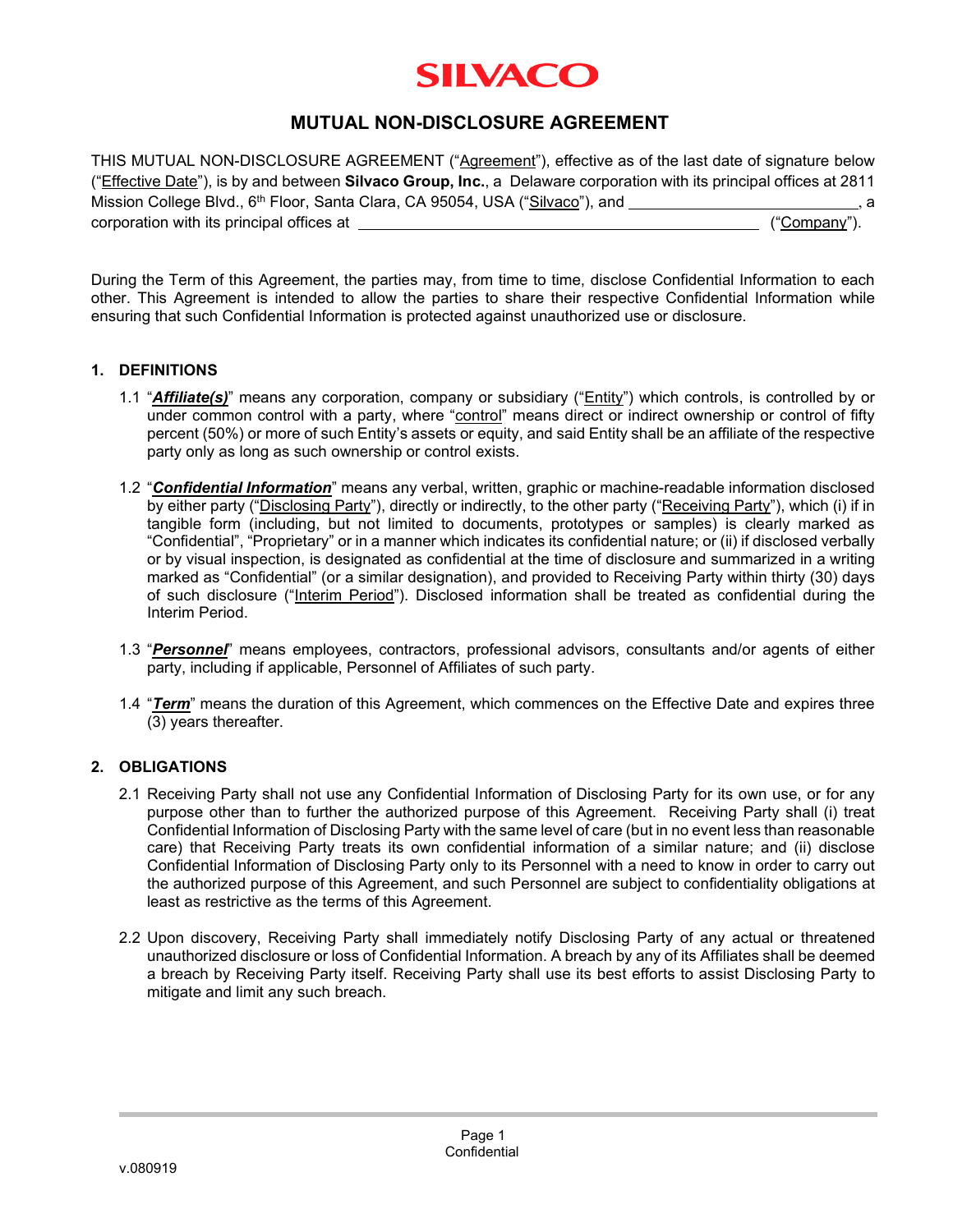- **3. EXCLUSIONS**. Confidential Information of Disclosing Party excludes the following, provided that Receiving Party can document: (i) through no breach of Receiving Party's obligations hereunder, is already in the public domain at the time of disclosure, or is publicly released subsequent to disclosure; (ii) is legitimately in Receiving Party's possession at the time of disclosure; (iii) is independently developed by Receiving Party without use or reference to Confidential Information of Disclosing Party; (iv) has been disclosed pursuant to a court order or a government agency, as set forth in Section 4 below; or (v) prior to disclosure by Disclosing Party, was legitimately obtained by Receiving Party from a third party with the right to disclose.
- **4. COMPELLED DISCLOSURES**. Any disclosure made in response to a valid order by a court of competent jurisdiction or other governmental body with jurisdiction shall not be deemed a breach of this Agreement. If not prohibited by such order, Receiving Party shall promptly notify Disclosing Party in writing, and reasonably cooperate with Disclosing Party so as to enable Disclosing Party to contest or limit such disclosure.
- **5. INJUNCTIVE RELIEF**. Receiving Party agrees that any breach of this Agreement may cause Disclosing Party irreparable damage which may be difficult to ascertain due to the unique nature of the Confidential Information. Accordingly, Receiving Party agrees that Disclosing Party shall have the right to seek injunctive relief under this Agreement, without the necessity of proving actual damages or posting bonds, in addition to any other relief as may be granted by a court of competent jurisdiction.
- **6. OWNERSHIP**. Confidential Information of the Disclosing Party is, and shall remain, the sole and exclusive property of Disclosing Party.
- **7. NO RIGHTS GRANTED**. Receiving Party acknowledges and agrees that nothing in this Agreement, nor any disclosure by Disclosing Party, shall be construed as granting any intellectual property rights, by license or otherwise, to any Confidential Information of Disclosing Party, or to any invention, patent, copyright, trademark, or other intellectual property that has issued or may issue, based on such Confidential Information of Disclosing Party.
- **8. INDEPENDENT DEVELOPMENT**. Subject to Receiving Party's confidentiality obligations hereunder, nothing herein shall be construed (i) to limit Receiving Party's right to independently develop information, materials, technology, other products or services (collectively, "Products") that may be similar to Confidential Information of Disclosing Party; or (ii) as a representation or inference by Receiving Party that it will not develop, or have developed for it, Products which compete with the Confidential Information of Disclosing Party.
- **9. NO MODIFICATION**. Receiving Party shall not modify, reverse engineer, decompile, create other works from, or disassemble any software programs contained in Confidential Information of Disclosing Party.
- **10. NO REPRODUCTION**. Confidential Information of Disclosing Party shall not be reproduced in any form except as strictly required to carry out the authorized purpose of this Agreement. Any reproduction by Receiving Party of any Confidential Information of Disclosing Party shall remain the property of Disclosing Party, and shall contain all confidential or proprietary notices or legends which appear on the original.
- **11. RETURN OR DESTRUCTION OF CONFIDENTIAL INFORMATION**. Upon written request or the termination of this Agreement, all tangible materials relating to Confidential Information of Disclosing Party (and all copies thereof) in the possession of Receiving Party shall either be promptly returned or, if destroyed at Disclosing Party's written request, shall be so certified by an authorized representative of Receiving Party.
- **12. NO THIRD PARTY CONFIDENTIAL INFORMATION**. Neither party shall disclose to the other party any confidential information of a third party.
- **13. NO WARRANTY**. All Confidential Information is provided "AS IS", without any warranty, express, implied or otherwise, regarding its accuracy or performance. All warranties of any kind, whether express or implied, including warranties of merchantability, fitness for a particular purpose, title and non-infringement, are hereby expressly disclaimed.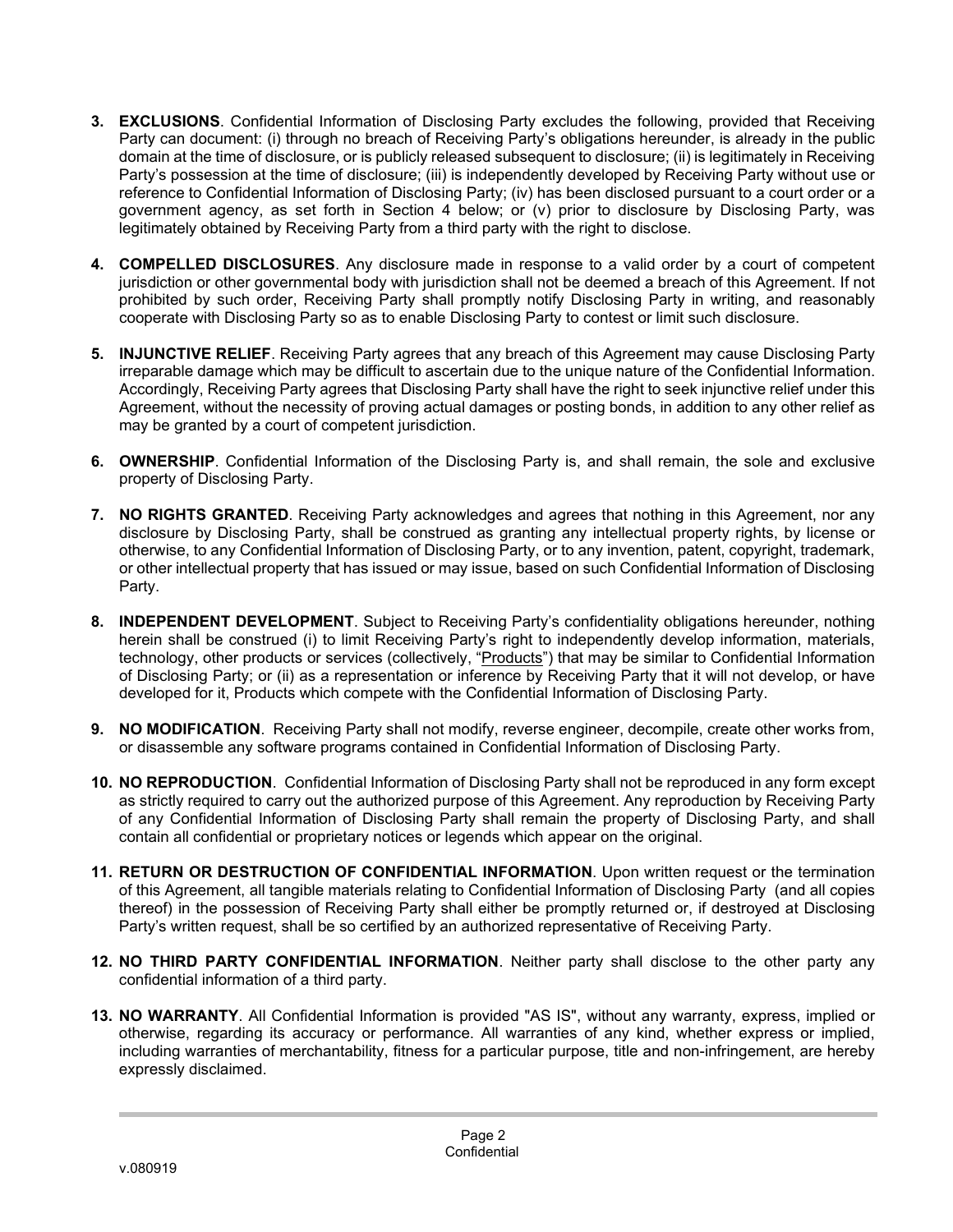- **14. EXPORT RESTRICTIONS**. Any software and other technical information disclosed under this Agreement may be subject to restrictions and controls imposed by the Export Administration Act, Export Administration Regulations and other laws and regulations of the United States and any other applicable government or jurisdiction, as enacted from time to time ("Acts"). The parties shall comply with all restrictions and controls imposed by the Acts.
- **15. SURVIVAL**. Receiving Party's confidentiality obligations following the termination or expiration of this Agreement shall continue for five (5) years from the date of disclosure.

The foregoing notwithstanding, Confidential Information which (i) consists of source code, RTL, netlists or other data similar in character to the foregoing; or (ii) meets the definition of a "trade secret" under applicable law, shall be held in confidence until such time that such information, through no action or inaction of Receiving Party, falls under one of the applicable exclusions of Section 3 above.

- **16. GOVERNING LAW**. This Agreement shall be governed by and construed in accordance with the laws of the State of California, without reference to principles on conflicts of laws. Any dispute under this Agreement may be brought in the state and federal courts located in Santa Clara County, California, USA, and the parties hereby consent to the personal jurisdiction and venue of said courts.
- **17. AMENDMENT; WAIVER**. No term or provision of this Agreement may be amended without the parties' prior written consent. Any signed amendment or waiver shall be binding upon the parties and their respective successors and assigns. Failure to enforce any provision of this Agreement by either party shall not constitute a waiver of any term hereof by such party.
- **18. SEVERABILITY**. If any provision of this Agreement is found by a proper authority to be unenforceable or invalid, such provision shall be changed and interpreted so as to best accomplish the objectives of such provision, within the limits of applicable law or court decisions.
- **19. NO ASSIGNMENT**. This Agreement may not be assigned without the parties' written consent. The terms and conditions of this Agreement shall inure to the benefit of, and shall be binding upon the successors and assigns of the respective party.
- **20. INDEPENDENT CONTRACTORS**. The parties agree that they are independent contractors, and nothing contained in this Agreement shall be construed to constitute the parties as partners, joint venturers, co-owners, or otherwise as participants in a joint or common undertaking.
- **21. NOTICES**. All notices required under this Agreement shall be in writing and shall be delivered by personal delivery, electronic mail, or by certified or registered mail, return receipt requested, and shall be deemed given (i) upon personal delivery, or (ii) upon delivery of electronic transmission; or five (5) days after deposit via courier or mail.
- **22. INTEGRATION**. This Agreement expresses the complete understanding of the parties with respect to the subject matter hereof and supersedes all prior proposals, agreements, representations and understandings.

*[Signature page follows]*